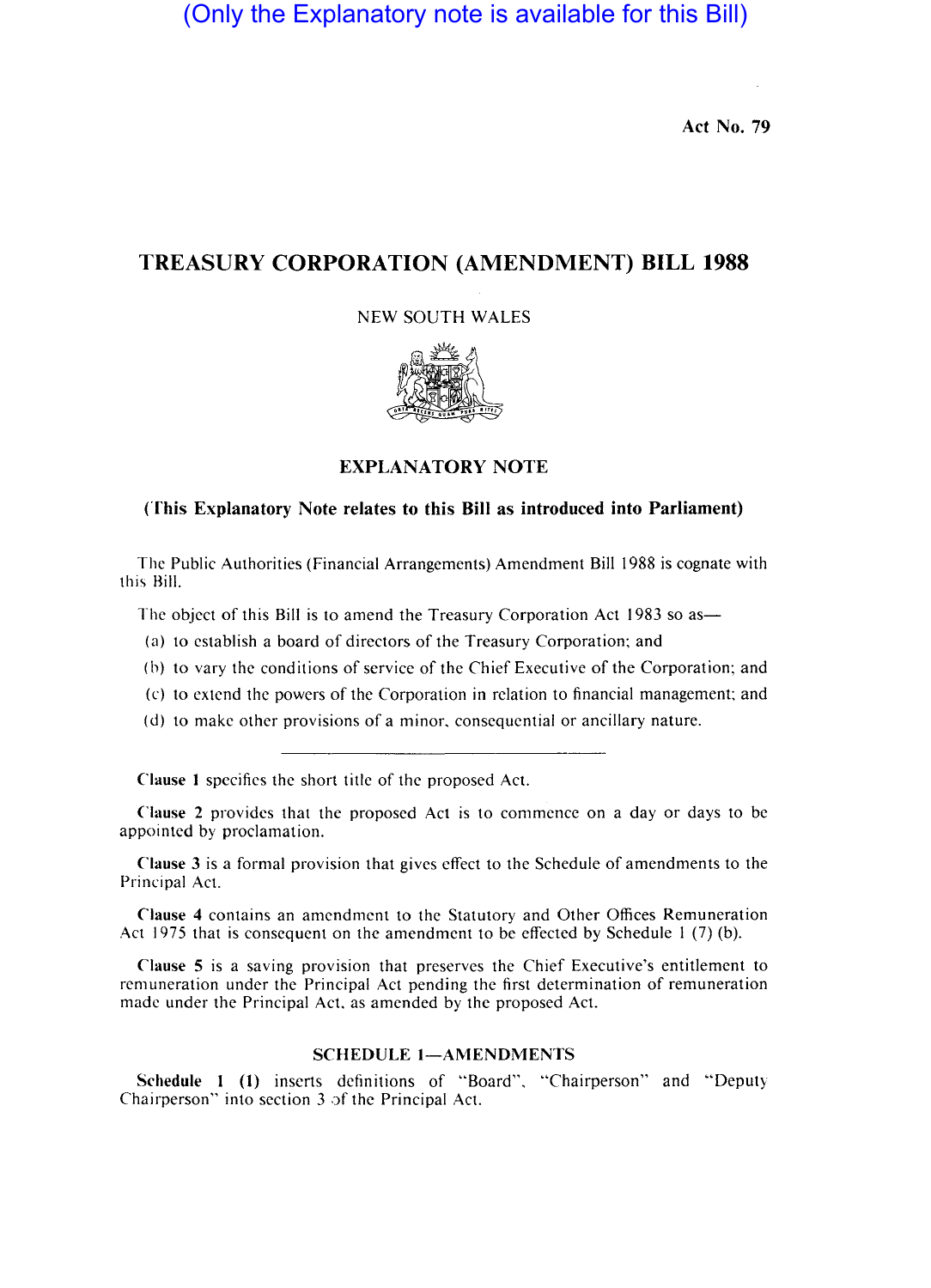Schedule 1 (2) amends section 4 of the Principal Act as a consequence of the constitution of the proposed Board. The proposed Board is to determine the policies of the Corporation, but the Corporation is to remain subject to the control and direction of the Treasurer whose directions are to prevail over those of the Board. The Corporation is to have the right to request a review of any direction given by the Treasurer and, if the direction is maintained, to record its opinion as to the likely effect of the direction in the Corporation's annual report.

Schedule 1 (3) repeals section 4A of the Principal Act and replaces it with new sections  $4 \times$  and  $4$ AA.

- Proposed section 4A provides for the constitution of a board of directors for the Treasury Corporation, consisting of-
	- (a) the Secretary of the Treasury; and
	- (b) another officer of the Treasury; and
	- (c) the Chief Executive of the Corporation; and
	- (d) up to 2 persons appointed by the Governor, on the recommendation of the Treasurer, to represent the interests of public authorities; and
	- (e) up to 2 other persons appointed by the Governor on the recommendation of the Treasurer.

Proposed section 4AA specifies the functions of the proposed Board. These are to be-

- (a) to determine the policies of, and give directions to the Chief Executive in connection with the management of the affairs of, the Treasury Corporation; and
- (b) to determine, with the concurrence of the Treasurer, the remuneration (including travelling and subsistence allowances) that the Chief Executive is entitled to be paid; and
- (c) to perform such other functions as may be conferred or imposed on the Board.

Schedule 1 (4) (a) amends section 5 of the Principal Act so as to empower the Treasury Corporation to accept money for investment from the Government and from public authorities and other public bodies.

Schedule 1 (4) (b) further amends section 5 of the Principal Act so as to empower the Treasury Corporation to participate in, and give advice concerning, the management of the liabilities and assets of the Government and of public authorities and other public bodies.

Schedule 1 (5) substitutes section 8 of the Principal Act. The new section re-enacts the provisions of the old section in relation to the power of a public authority to deposit money with the Treasury Corporation for investment, and enacts further provisions (consequent on the amendment effected by Schedule 1  $(4)$  (b)) empowering the Government, and public authorities and other public bodies, to participate with the Corporation in the management of their liabilities and assets.

Schedule 1 (6) (a) amends section 9A of the Principal Act so as to allow the Treasury Corporation, rather than the Treasurer, to approve requests for financial accommodation that are made by local government councils.

Schedule 1 (6) (b) further amends section 9A of the Principal Act so as to ensure that a local government council may obtain financial accommodation during any period both from the Treasury Corporation and from other sources.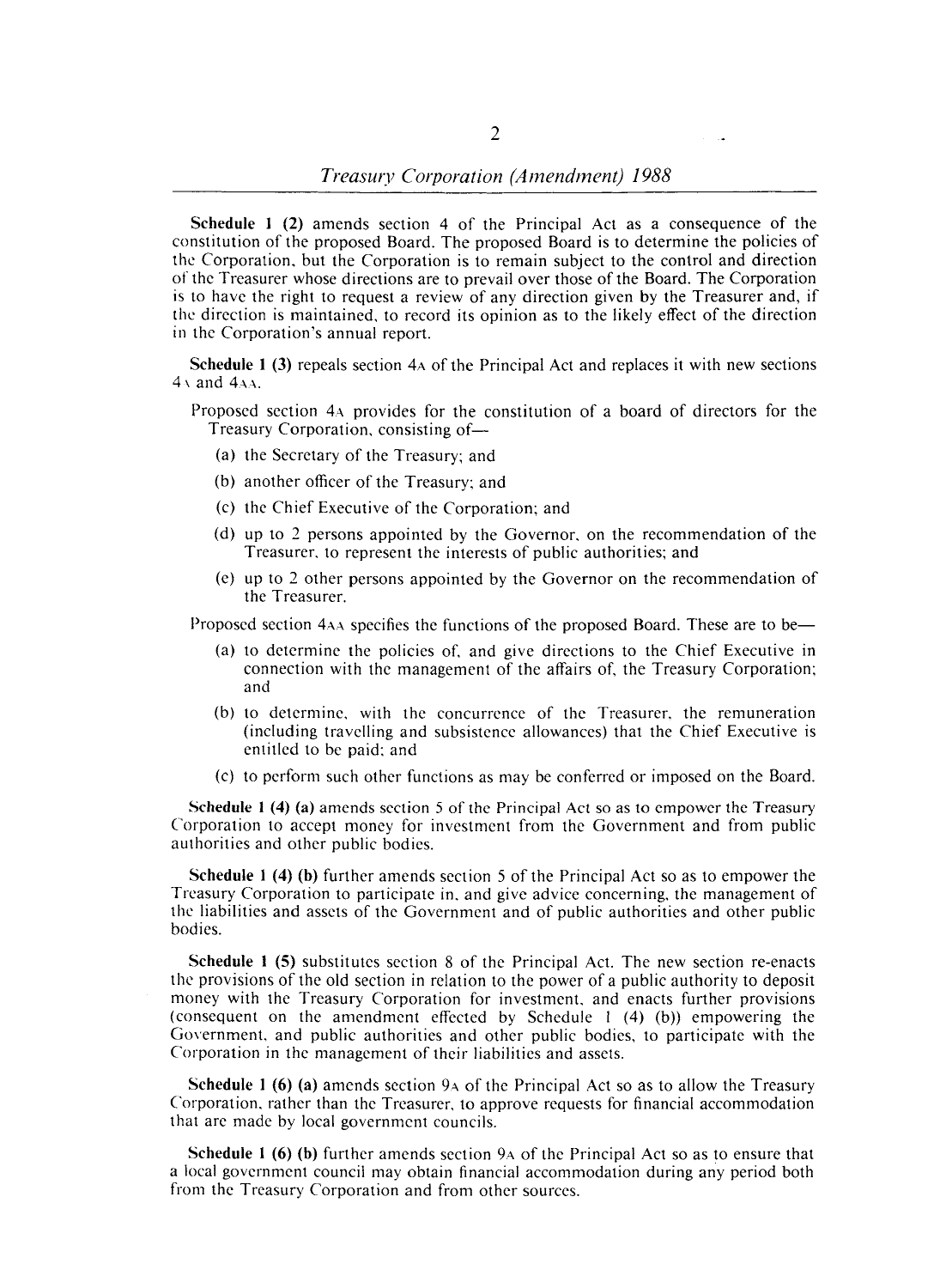## *Treasury Corporation (Amendment) 1988*

Schedule 1 (7) (a) amends clause 2 of Schedule 1 to the Principal Act so as to provide for interim appointments as acting Chief Executive to be made by the Chairperson of the proposed Board.

Schedule 1 (7) (b) substitutes clause 5 of Schedule 1 to the Principal Act. The new clause provides that the Chief Executive's remuneration shall be determined by the proposed Board rather than, as is presently the case, by the Statutory and Other Offices Remuneration Tribunal.

Schedule 1 (8) amends clause 4 of Schedule 2 to the Principal Act so as to remove the existing entitlement of the Chief Executive to re-appointment to the Public Service after he or she ceases to be the Chief Executive. This amendment will apply to the current Chief Executive.

Schedule 1 (9) inserts new Schedules 3 and 4 into the Principal Act. The new Schedules contain provisions concerning the members and procedure of the proposed Board.

Proposed Schedule 3 contains the following provisions:

- (a) a definitions clause (clause I);
- (b) a provision prohibiting the appointment of persons who are of or above the age of 70 years as appointed members of the proposed Board (clause 2);
- (c) a provision enabling acting members of the proposed Board to be appointed (clause 3);
- (d) a provision fixing the maximum term of office of an appointed member of the proposed Board at 5 years (clause 4);
- (e) a provision entitling an appointed member of the proposed Board to such remuneration (including travelling and subsistence allowances) as the Treasurer may determine (clause 5);
- (f) a provision specifying the circumstances under which an appointed member of the proposed Board shall be taken to have vacated office (clause 6);
- (g) a provision enabling a vacant office of an appointed member of the proposed Board to be filled (clause 7);
- (h) a provision requiring a member of the proposed Board to disclose his or her pecuniary interests in matters to be considered at any meeting of the Board (clause 8):
- (i) a provision excluding appointed members of the proposed Board from the operation of certain other Acts (clause 9):
- (j) a provision excluding members of the proposed Board. and other persons acting under the direction of the Board. from personal liability for the acts and omissions of the Board. its members and other such persons (clause 10).

Proposed Schedule 4 contains the following provisions:

- (a) a provision concerning the general procedure of the proposed Board (clause I):
- (b) a provision fixing the quorum for a meeting of the proposed Board at 3 members. including the Chairperson (or Deputy Chairperson) and the Chief Executive (clause 2):
- (c) a provision specifying who shall preside at a meeting of the proposed Board and conferring a casting vote at any such meeting on the presiding member (clause 3):
- (d) a provision stating that a decision supported by a majority of the votes cast at a meeting of the proposed Board at which a quorum is present is a decision of the Board (clause 4):